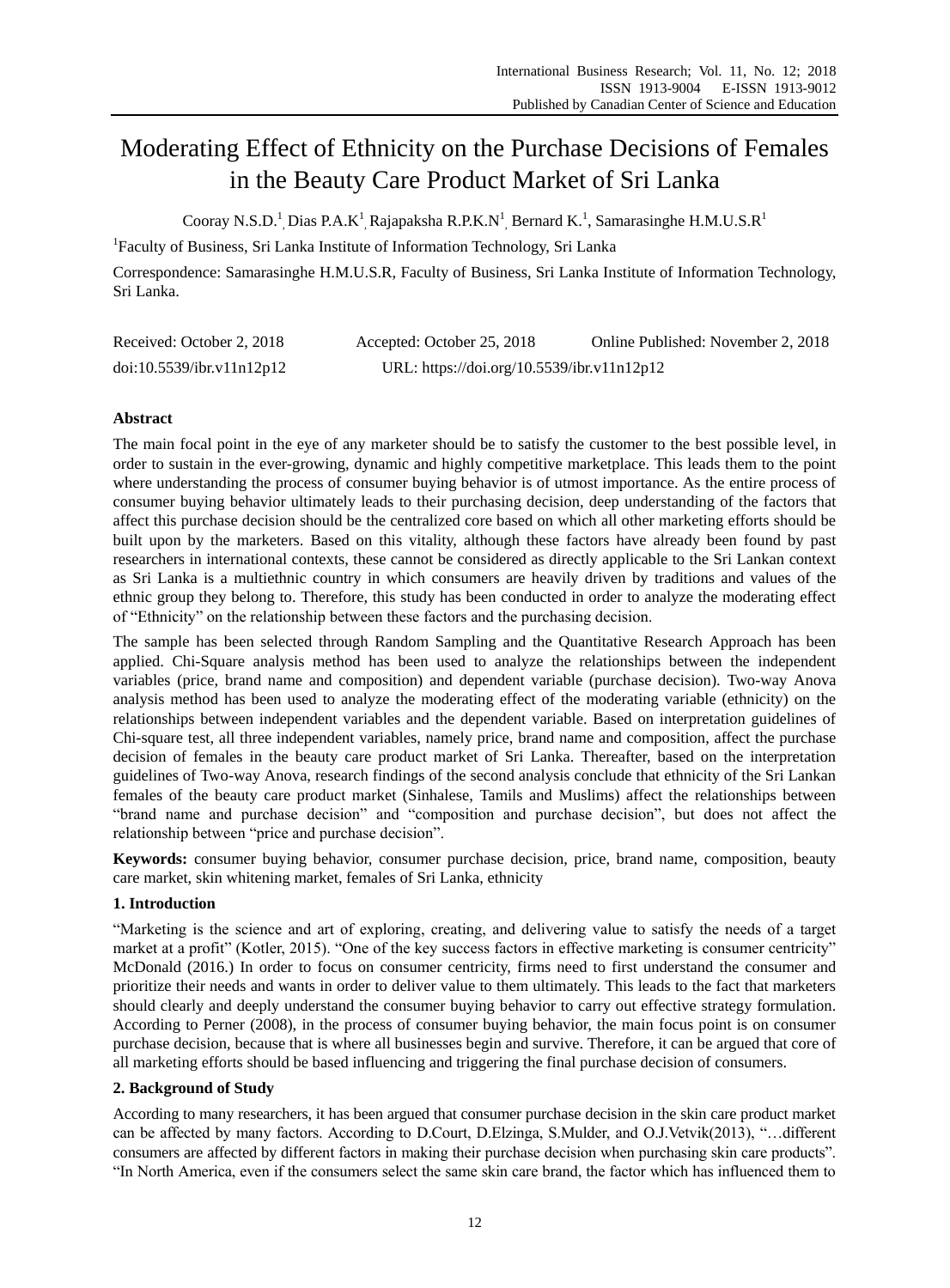choose the brand is different", J. Jacoby, G. V. Johar and M. Morrin(2001). According to A.Kirmani (2013), "when purchasing skin cream, the decision of which brand to purchase heavily varies from person to person even if the buying motive is the same. This is because their decision is affected by many external factors such as the fragrance, color and manufacturing company, of the particular skin cream product". Moreover, according to J.Escalas (2013), it has been stated that in a study of 500 female university students in Jamaica, it has been identified that each consumer is motivated by a particularly different factor when making their final purchase decision in the skin care product market. "The ultimate objective of purchasing skin care products of all females is the same, which is to enhance their beauty. But, their product choice is not the same due to being affected by other internal and external factors", D.J. Macinnis and V.S.Folkes (2015). Furthermore, "although consumers choose their skin care products out of habit as they are used to particular brands, the first choice always depends on a particular fact which can vary from an advertisement to the color of the product package", D. Lentinl (2015).

When all of these details are taken into consideration, it is evident that purchasing decision in the skin care product market is affected by a myriad of internal and external factors. Past research have been done to examine these factors as explained below

According to C.Moungkhem and J.Surakiatpinyo (2010), main factors that affect consumer purchase decision in the cosmetic market are price, brand name and influence of spouse. Factors that affect purchase decision in the herbal care product market are price, brand name and composition, says Jacinta AtienoOkumu (2015). According to H.Y.Kim and J.E.Chung (2011), factors that affect consumer buying behavior in the skin care market are price, influence of closest friends and composition. Main factors that affect consumer purchase decision in the shampoo category are price, composition and celebrities used in advertisements, says G.Wijesundera, R.Abeysekera (2008). According to I.Kokoi (2011), the factors that affect purchase decision in the health care category are price brand name and advertisements. Furthermore, according to M.Huda and P.Sultan (2013), factors that affect purchase decision in the herbal market are advertisements, composition and brand name. Main factors that affect consumer motives in the soap market are package design, price and fragrance of package, says N.Souiden and M.Diagne (2015). Moreover, according to Joseph Scrannel (2013), factors that affect purchase decision in the beauty care market are price, color of package and composition. Finally, the main factors that affect the purchase decision in the beauty market are price, brand name and package design.

Researchers have carried out an analysis to examine the 3 factors which have the highest frequency according to past research; "Price, Brand name and Composition"

# *2.1 Current Situation of Study and Knowledge Gap*

Price, brand name and composition have been generalized and accepted globally as the factors that affect purchase decision in the skin care product market based on past research findings. But, Sri Lanka is a multiethnic country, in which consumers are heavily driven by traditions and values of the ethnic group they belong to. "Ethnicity is a very sensitive subject area which directly impacts standards, opinions, values, attitudes and the thought processes of people and it can have humungous effects on consumer purchase decision. Purchase decisions even in a very niche market could be different from person to person based on their ethnicity". Moreover, "belonging to a certain ethnic group will affect the purchase decision of consumers to a certain extent in the herbal care product market. This is because there are different types of norms and values for each ethnic group. Therefore, it is agreeable to state that ethnicity have an effect on consumer purchase decision as researched and proved in international context. Thereby, these generalized factors might or might not be applicable and valid in the Sri Lankan context due to varying traditions, practices and habits followed by each ethnic group.

## *2.2 Objectives of the Study*

- 1. To examine the moderating effect of ethnicity on the relationship between price and purchase decision of Sri Lankan females in the beauty care product market.
- 2. To examine the moderating effect of ethnicity on the relationship between brand name and purchase decision of Sri Lankan females in the beauty care product market.
- 3. To examine the moderating effect of ethnicity on the relationship between composition and purchase decision of Sri Lankan females in the beauty care product market.

# *2.3 Research Questions*

1. Is there a significant moderating effect of ethnicity on the relationship between price and purchase decision of Sri Lankan females in the beauty care product market?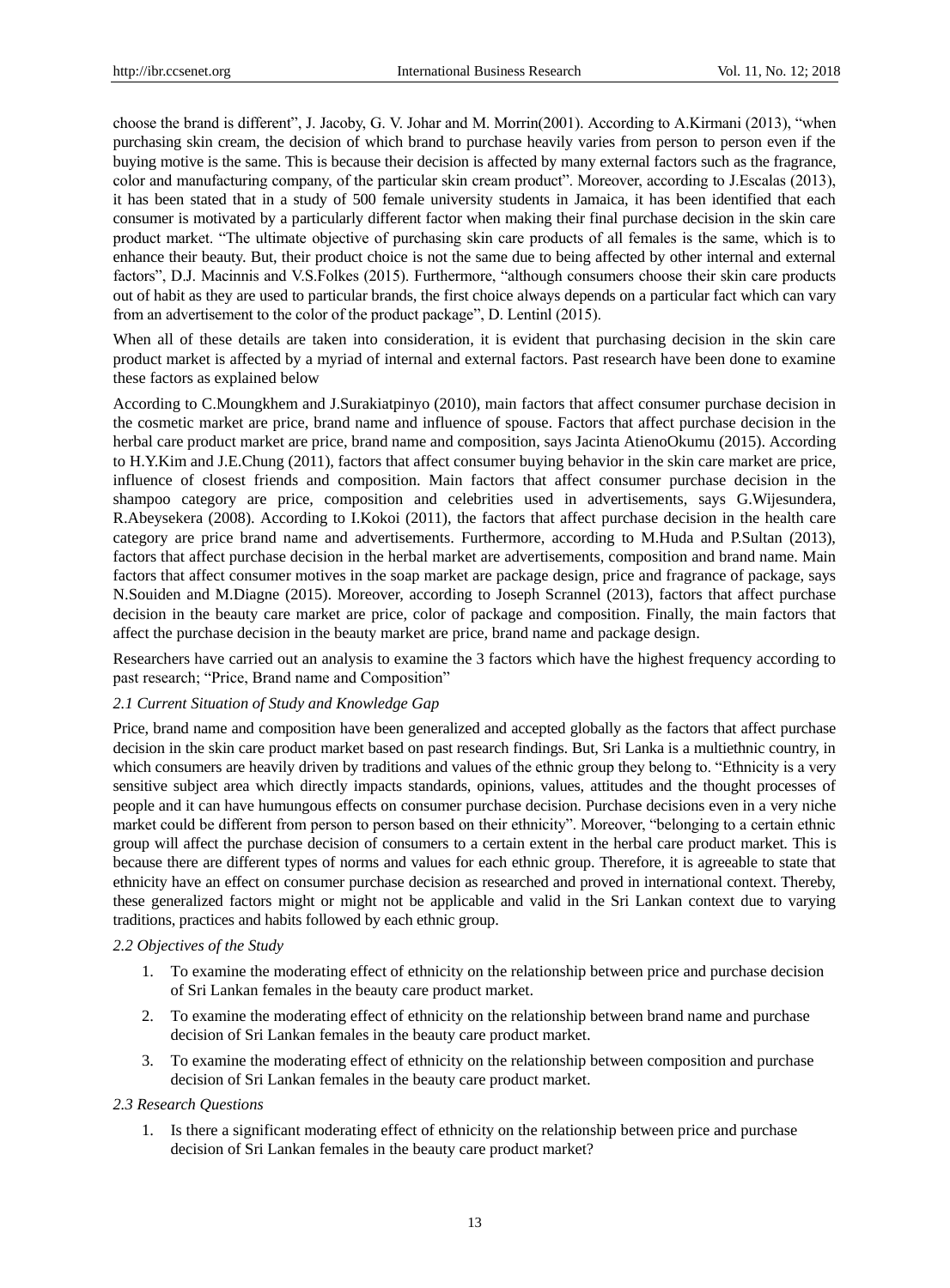- 2. Is there a significant moderating effect of ethnicity on the relationship between brand name and purchase decision of Sri Lankan females in the beauty care product market?
- 3. Is there a significant moderating effect of ethnicity on the relationship between composition and purchase decision of Sri Lankan females in the beauty care product market?

# **3. Literature Review**

#### *3.1 Theoretical Reviews*

| <b>Theoretical Review</b>      | <b>Summary of theoretical review</b>                                                     | <b>Implication to research</b>                                 |
|--------------------------------|------------------------------------------------------------------------------------------|----------------------------------------------------------------|
| <b>Ethnicity Theory</b>        | Different dimensions of ethnicity                                                        | Important for the formulation of the research<br>questionnaire |
| <b>Ethnicity Theory</b>        | Moderating effect of ethnicity on psychological                                          | Important for the formulation of research                      |
|                                | through processes of people                                                              | problem statement, background of study and                     |
|                                |                                                                                          | knowledge gap                                                  |
| Decision<br>Consumer           | Consumer behavior is a psychological thought                                             | Important for the formulation of research                      |
| Model                          | process                                                                                  | problem statement, background of study and                     |
|                                |                                                                                          | knowledge gap                                                  |
| <b>Theoretical Review</b>      | Summary of theoretical review                                                            | Implication to research                                        |
| Decision<br>Consumer           | External<br>and internal factors<br>affect<br>the                                        | Important for the formulation of research                      |
| Model                          | consumer purchase decision                                                               | problem statement, background of study and<br>knowledge gap    |
| Hofstede's<br>Onion<br>Diagram | Different dimensions of ethnicity                                                        | Important for the formulation of the research<br>questionnaire |
| Hofstede's<br>Onion            | How the different dimensions of ethnicity affect                                         | Important for the formulation of research                      |
| Diagram                        | the behavioral processes of people                                                       | problem statement, background of study and<br>knowledge gap    |
| Functionalism                  | Behavioral patterns of people fluctuate across                                           | Important for the formulation of research                      |
|                                | different ethnic boundaries                                                              | problem statement, background of study and                     |
|                                |                                                                                          | knowledge gap                                                  |
| Consumer<br>Decision           | External<br>and internal factors<br>affect<br>the                                        | Important for the formulation of research                      |
| Model                          | consumer purchase decision                                                               | problem statement, background of study and<br>knowledge gap    |
| Hofstede's<br>Onion            | Different dimensions of ethnicity                                                        | Important for the formulation of the research                  |
| Diagram                        |                                                                                          | questionnaire                                                  |
| 3.2 Empirical Reviews          |                                                                                          |                                                                |
| Author                         | <b>Empirical review</b>                                                                  | Part of the research to which it is applied                    |
| Steven MacDonald (2016)        | Consumer centricity is key when marketing is<br>being considered                         | Problem statement formulation - Background<br>of study         |
| Lars Perner (2008)             | Purchase decision is one of the most vital                                               | Problem statement formulation - Background                     |
|                                | points in the consumer behavior process                                                  | of study                                                       |
| LMRB Household Panel           | Amongst the sub-segments within the FMCG                                                 | Problem statement formulation - Background                     |
| data (2014-2015)               | sector of Sri Lanka, beauty care sub-category                                            | of study                                                       |
|                                | reflects the highest monthly growth rate                                                 |                                                                |
|                                | compared to other sub-categories such as                                                 |                                                                |
| LMRB Household Panel           | home care, foods, etc.                                                                   | Problem statement formulation - Current                        |
| data (2014-2015)               | Within the beauty care market of Sri Lanka,<br>the highest contribution is from the skin | situation in the Sri Lankan context and                        |
|                                | whitening cream sub-category compared to                                                 | Knowledge gap                                                  |
|                                | other sub-categories such as cosmetics,                                                  |                                                                |
|                                | perfumes, etc.                                                                           |                                                                |
| Hee Yeon Kim and Jae-Eun       | Main factors that affect consumer buying                                                 | Problem statement formulation - Current                        |
| Chung (2011)                   | behavior in the skin care market are price,                                              | situation in the Sri Lankan context and                        |
|                                | influence of closest friends and composition                                             | Knowledge gap                                                  |
| Chanintorn Moungkhem           | Main factors that affect consumer purchase                                               | Problem statement formulation - Current                        |
| and Jiraporn Surakiatpinyo     | decision in the cosmetic market are price,                                               | situation in the Sri Lankan context and                        |
| (2010)                         | brand name and influence of spouse                                                       | Knowledge gap                                                  |
| Jacinta Atieno Okumu           | Main factors that affect purchase decision in                                            | Problem statement formulation - Current                        |
| (2015)                         | the herbal care product market are price,                                                | situation in the Sri Lankan context and                        |
|                                | brand name and composition                                                               | Knowledge gap                                                  |
| Hee Yeon Kim and Jae-Eun       | Main factors that affect consumer buying                                                 | Problem statement formulation - Current                        |
| Chung (2011)                   | behavior in the skin care market are price,                                              | situation in the Sri Lankan context and                        |
|                                | influence of closest friends and composition                                             | Knowledge gap                                                  |
| Chanintorn Moungkhem           | Main factors that affect consumer purchase                                               | Problem statement formulation - Current                        |
| and Jiraporn Surakiatpinyo     | decision in the cosmetic market are price,                                               | situation in the Sri Lankan context and                        |
| (2010)                         | brand name and influence of spouse                                                       | Knowledge gap                                                  |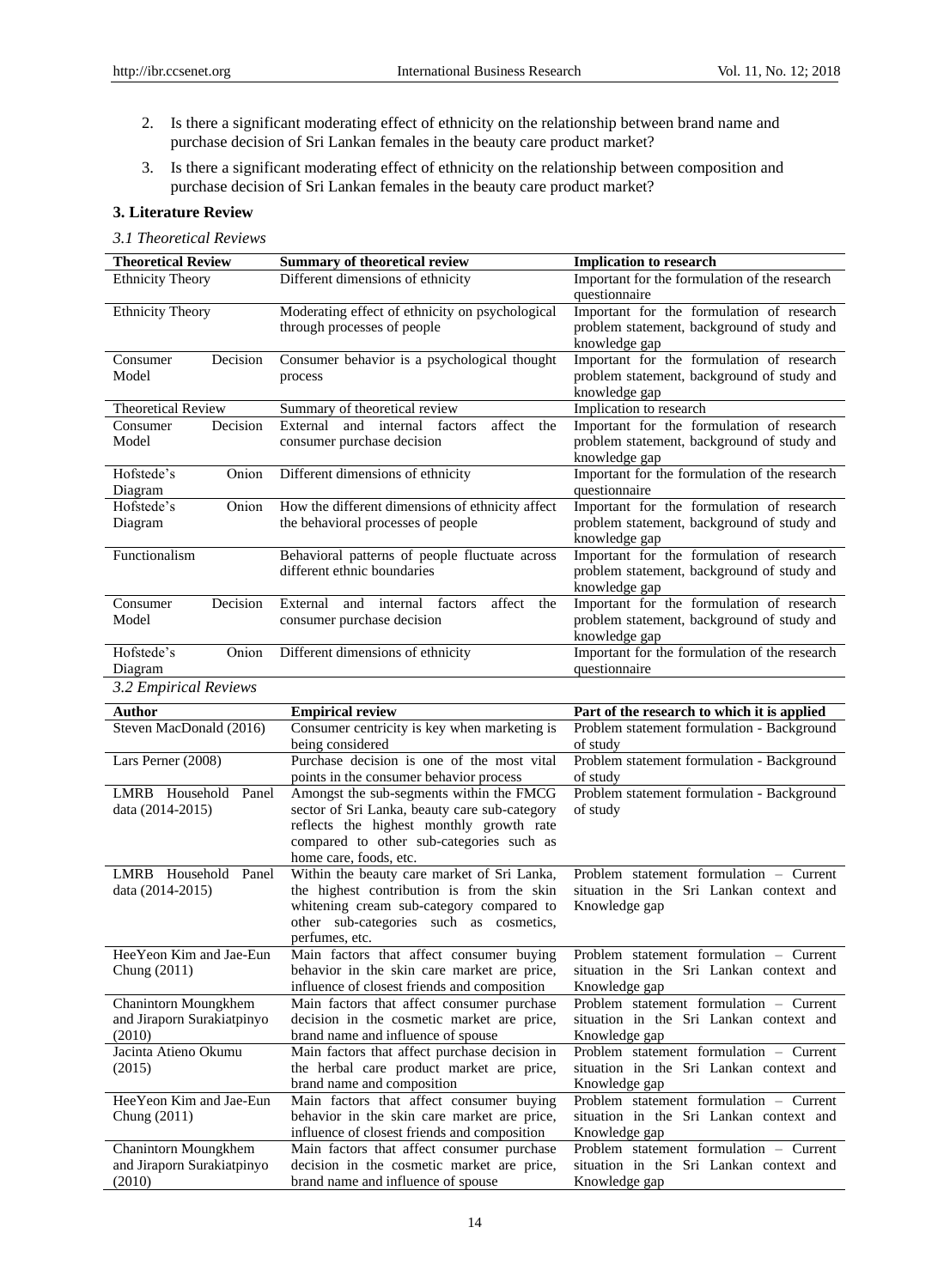| Jacinta AtienoOkumu          | Main factors that affect purchase decision in    | Problem statement formulation – Current  |
|------------------------------|--------------------------------------------------|------------------------------------------|
| (2015)                       | the herbal care product market are price,        | situation in the Sri Lankan context and  |
|                              | brand name and composition                       | Knowledge gap                            |
| AmnaKirmani (2013)           | When purchasing skin cream, the decision of      | Problem statement formulation - Current  |
|                              | which product to purchase heavily varies from    | situation in the Sri Lankan context and  |
|                              | person to person even if the buying motive is    | Knowledge gap                            |
|                              | the same. This is because their decision is      |                                          |
|                              | affected by many external factors such as the    |                                          |
|                              | fragrance, color, manufacturing company, etc.    |                                          |
|                              | of the particular skin cream product             |                                          |
| Trading Economics (2014)     | "Females of Sri Lanka" accounts to 51.75% of     | Population and Sample – Selection of the |
|                              | Sri Lankan population                            | population                               |
| <b>World Bank Indicators</b> | Out of a total of 20 million people in Sri Lanka | Population and Sample – Selection of the |
| (2014)                       | $(20,639,000$ accurately), the female            | population                               |
|                              | population accounts to over 10 million           |                                          |
|                              | $(10,680,682.5$ accurately) as of the year 2014  |                                          |

# **4. Methodology**

*4.1 Conceptual Framework*



# Source: Authors

## *4.2 Hypotheses of Study*

- $\bullet$  H<sub>1</sub> There is a significant moderating effect of ethnicity on the relationship between price and purchase decision of Sri Lankan females in the beauty care product market
- $\bullet$  H<sub>2</sub> There is a significant moderating effect of ethnicity on the relationship between brand name and purchase decision of Sri Lankan females in the beauty care product market
- $\bullet$  H<sub>3</sub> There is a significant moderating effect of ethnicity on the relationship between composition and purchase decision of Sri Lankan females in the beauty care product market

#### *4.3 Population*

As the research focuses on purchase decision of Sri Lanka females, the population is Sri Lankan females .

#### *4.4 Sample*

The sample selected consists of a total of 470 machine operators randomly selected based on employee databases of Brandix Intimates, MAS and Hela Clothing in Sri Lanka

#### 4.4.1 Sampling Method

Random sampling method has been used in order to select the sample for the study. Frame of reference for sampling was females of garment factories of Sri Lanka.

# 4.4.2 Measurement Instruments

The sole measurement instrument used in this study is a manually distributed questionnaire developed based on the "Quantitative Approach". The questionnaire consists of 22 questions which covers the main attributes of each of the 2types of variables (independent and dependent). The 22 questions span in such a way to cover all the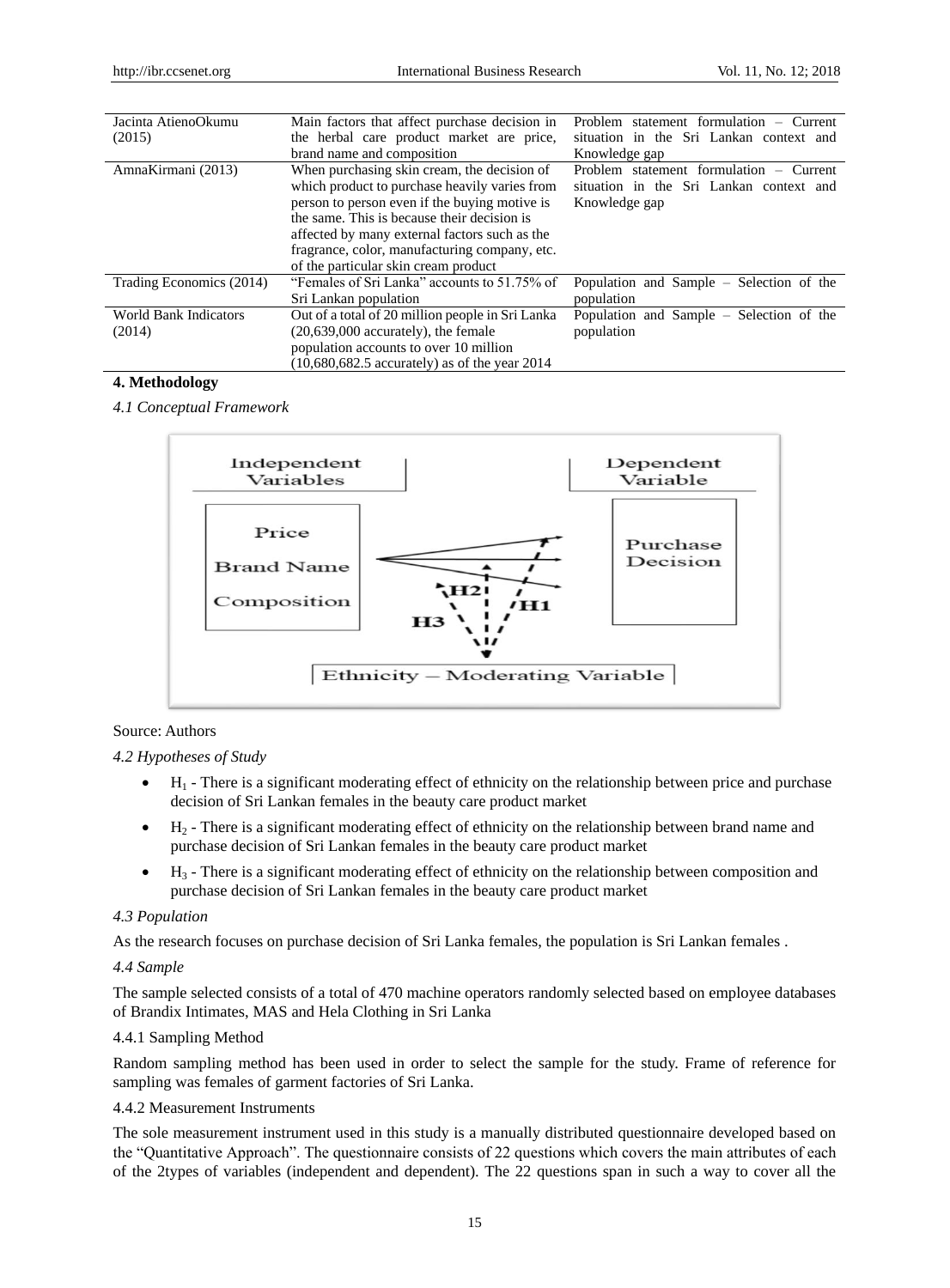# attributes of "Purchase decision, Price, Brand Name and Composition

## *4.5 Research Methods*

# 4.5.1 Pilot Study

The "Pilot Study" of this study has been conducted among 45 randomly selected respondents. The data gathered through this study were recorded on an excel sheet based on the variables and attributes of the distributed questionnaire. The data were then exported to SPSS and the "Reliability Test" of the research questionnaire was done through "SPSS Version 22".

# 4.5.2 Reliability Test

As the Cronbach's alpha values of the test for all Likert scale based questions are above 0.75, which is the Cronbach's alpha error rate, it can be concluded that all of the 22 Likert scale based questions included in the questionnaire of this study are reliable

## 4.5.3 Data Collection

Main data collection method used which has been used is "Primary Data Collection" as the researches have personally visited the selected sample and carried out data collection.

#### 4.5.4 Data Analysis

SPSS Version 22 has been used to carry out data analysis. Chi-square test has been used to analyze the relationship between the dependent variables and the independent variable. Two-way anova has been used to test the moderating effect

## **5. Results and Interpretation**

| Chi-square Test Results                                |                                  |
|--------------------------------------------------------|----------------------------------|
| Relationship                                           | "p" value according to analysis" |
| Relationship between purchase decision and price       | 0.001                            |
| Relationship between purchase decision and brand name  | 0.002                            |
| Relationship between purchase decision and composition | 0.003                            |
|                                                        |                                  |

| Two-way Anova Test Results                                 |                                    |
|------------------------------------------------------------|------------------------------------|
| Relationship                                               | "Sig" value according to analysis" |
| Moderating effect of ethnicity on the relationship between | 0.427                              |
| purchase decision and price                                |                                    |
| Moderating effect of ethnicity on the relationship between | 0.000                              |
| purchase decision and brand name                           |                                    |
| Moderating effect of ethnicity on the relationship between | 0.000                              |
| purchase decision and composition                          |                                    |

As the chi-square test value of all 3 relationships between dependent and independent variable are below 0.05 (the error factor), the null hypotheses have been rejected and the research hypotheses have been accepted. As the two-way anova test value is lower than 0.05 (error factor) for the relationships between brand name and composition, the null hypotheses have been rejected and research hypotheses have been accepted, but for price, since the test value is above 0.05, the null hypothesis has been accepted.

#### **6. Recommendations**

In the field of marketing customer is considered as the key without whom a market will not exist in the first place. Therefore, the main focal point in the eye of any marketer should be to satisfy the customer to the best possible level, in order to sustain in the ever growing, dynamic and highly competitive marketplace. This leads them to the point where understanding the process of consumer buying behavior is of utmost importance. As the entire process of consumer buying behavior ultimately leads to their purchasing decision, deep understanding of the factors that affect this purchase decision should be built upon by the marketers. Therefore the findings of this research area significant support for the marketers in the beauty care product market of sri lanka for formulating their strategies effectively in a way which convinces and triggers the consumer purchasing decisions. This includes all promotional efforts which would include all the elements of the "Marketing Mix". For example, based on findings of this research it has been concluded that all three factors "Price, Brand Name and Composition "affect the purchasing decisions of females in the beauty care product market of Sri Lanka. Therefore, when designing marketing campaigns or simply and advertisements for a new product launch in the skin whitening product market, the advertisement should clearly and distinguishably mention the price , brand name and the composition of the product.